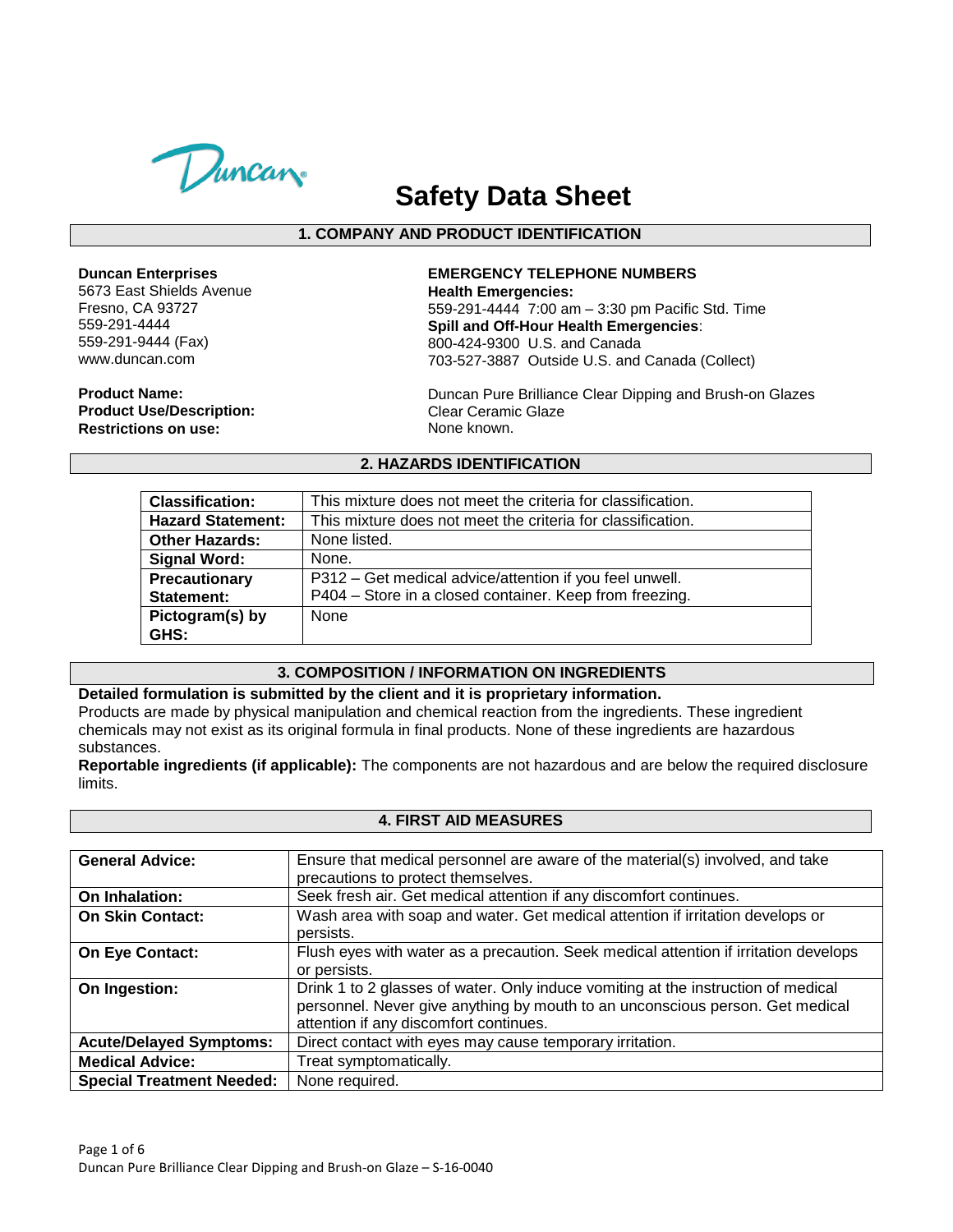## **5. FIRE FIGHTING MEASURES**

| <b>Extinguishing Media</b>                  |                                                                     |                                                                  |  |
|---------------------------------------------|---------------------------------------------------------------------|------------------------------------------------------------------|--|
| Suitable extinguishing media:               | The product is not flammable. However, use fire-extinguishing media |                                                                  |  |
|                                             | appropriate for surrounding materials.                              |                                                                  |  |
| Unsuitable extinguishing media:             | Not available.                                                      |                                                                  |  |
| <b>Protection of Firefighters</b>           |                                                                     |                                                                  |  |
| Specific hazards arising from the chemical: |                                                                     | Not available.                                                   |  |
| Protective equipment for firefighters:      |                                                                     | Self-contained breathing apparatus and full protective clothing  |  |
|                                             |                                                                     | must be worn in case of fire.                                    |  |
| Special precautions for fire fighters:      |                                                                     | Use standard firefighting procedures and consider the hazards of |  |
|                                             |                                                                     | other involved materials.                                        |  |
| Will hazardous combustion occur?:           |                                                                     | Will not occur. The product is not flammable.                    |  |

### **6. ACCIDENTAL RELEASE MEASURES**

| <b>Personal Precautions:</b>                      | Ensure adequate ventilation.                                                                                                           |
|---------------------------------------------------|----------------------------------------------------------------------------------------------------------------------------------------|
| <b>Environmental Precautions:</b>                 | Do not discharge into drains, water courses or onto the<br>ground.                                                                     |
| <b>Methods for Cleaning Up:</b>                   | Absorb spillage with suitable absorbent material. Flush area<br>with water. Do not discharge onto the ground or into water<br>courses. |
| <b>Emergency Procedures:</b>                      | Keep unnecessary personnel away.                                                                                                       |
| <b>Recommended Personal Protective Equipment:</b> | Self-contained breathing apparatus and full protective                                                                                 |
|                                                   | clothing must be worn in case of fire.                                                                                                 |

#### **7. HANDLING AND STORAGE**

| <b>Safe Storage:</b>     | Store in closed original container in a dry place. Store away from incompatible<br>materials. Storage temperature: 4.5°C and 37°C. Keep from freezing. |
|--------------------------|--------------------------------------------------------------------------------------------------------------------------------------------------------|
| <b>Safe Handling:</b>    | No specific usage precautions noted.                                                                                                                   |
| Known Incompatibilities: | None known.                                                                                                                                            |

## **8. EXPOSURE CONTROL AND PERSONAL PROTECTION**

**Occupational Exposure Limits:** No exposure limited noted for ingredient(s).

**Appropriate Engineering Controls:** No special requirements under ordinary conditions of use and with adequate ventilation.

**Individual Protection measures, such as PPE (Personal Protective Equipment):**

| <b>Personal Protection Equipment:</b> |                                                                                      |  |
|---------------------------------------|--------------------------------------------------------------------------------------|--|
| <b>Respiratory Protection:</b>        | Under normal conditions, respirator is not normally required.                        |  |
| <b>Eye Protection:</b>                | If risk of splashing, wear safety goggles or face shield.                            |  |
| <b>Hand Protection:</b>               | No protection is ordinarily required under normal conditions of use.                 |  |
| <b>Skin Protection:</b>               | No protection is ordinarily required under normal conditions of use.                 |  |
| <b>Thermal Protection:</b>            | Wear appropriate thermal protective clothing, when necessary.                        |  |
| <b>General Safety and</b>             | Personal protective equipment should be chosen according to the CEN standards and in |  |
| <b>Hygiene Measures:</b>              | discussions with the supplier of the personal protective equipment.                  |  |
| <b>Further Information:</b>           | None                                                                                 |  |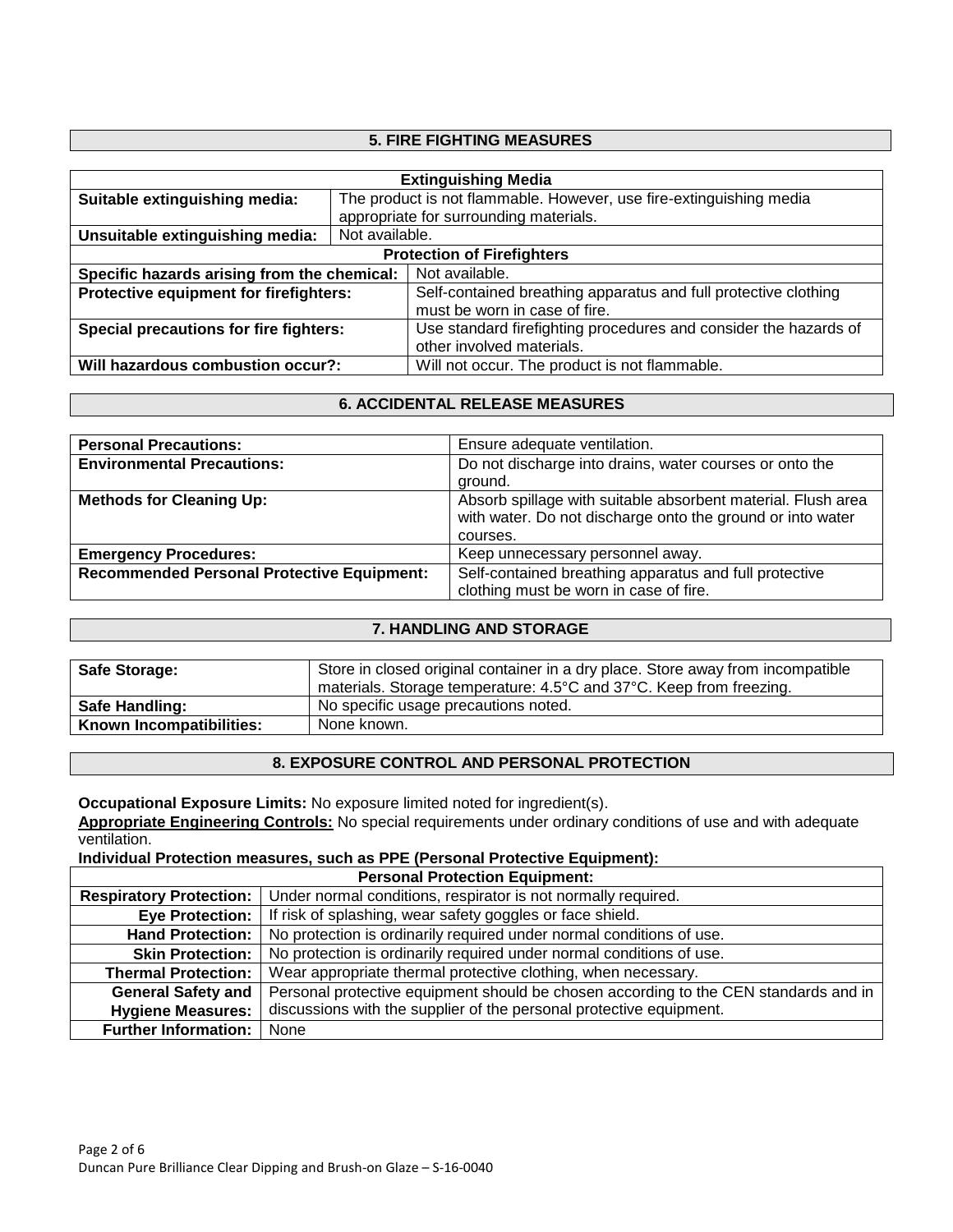# **9. PHYSICAL AND CHEMICAL PROPERTIES**

| <b>Physical State/Appearance:</b> | Liquid                 |
|-----------------------------------|------------------------|
| Color:                            | Various                |
| Odor:                             | <b>Odorless</b>        |
| <b>Odor Threshold:</b>            | N/A                    |
| pH:                               | $7 - 10$               |
| <b>Boiling Point/Range:</b>       | 100°C (212°F)          |
| <b>Melting Point/Range:</b>       | 0°C (32°F)             |
| <b>Flash Point:</b>               | N/A                    |
| <b>Evaporation Rate:</b>          | 1 (water=1)            |
| <b>Vapor Density:</b>             | N/A                    |
| Solubility(ies):                  | Miscible in water.     |
| <b>Vapor Pressure:</b>            | 17.5 mm Hg (20°C/68°F) |
| <b>Relative Density:</b>          | $1.3 - 1.5$            |
| <b>Viscosity:</b>                 | N/A                    |
| <b>Partition Coefficient</b>      | N/A                    |
| (n-octanol/water), if applicable: |                        |
| <b>Explosive Properties:</b>      | N/A                    |
| Flammability: (Solid, gas)        | N/A                    |
| <b>Flammability Limit in Air:</b> | N/A                    |
| <b>Upper/Lower</b>                |                        |
| <b>Autoignition temperature:</b>  | N/A                    |
| <b>Decomposition temperature:</b> | N/A                    |

## **10. STABILITY AND REACTIVITY**

| <b>Chemical Stability:</b>      | Stable under normal temperatures.                                                  |
|---------------------------------|------------------------------------------------------------------------------------|
| <b>Conditions to Avoid:</b>     | None known.                                                                        |
| <b>Incompatible Materials:</b>  | None known.                                                                        |
| <b>Hazardous Decomposition</b>  | In case of fire and/or explosions, do not breathe fumes.                           |
| <b>Products:</b>                |                                                                                    |
| <b>Possibility of Hazardous</b> | Will not occur.                                                                    |
| <b>Reactions:</b>               |                                                                                    |
| <b>Reactivity:</b>              | The product is stable and non-reactive under normal conditions of use, storage and |
|                                 | transport.                                                                         |
| Hazardous polymerization:       | Will not occur.                                                                    |

 $\overline{\phantom{a}}$ 

| <b>11. TOXICOLOGICAL INFORMATION</b>                                            |                                                                |  |
|---------------------------------------------------------------------------------|----------------------------------------------------------------|--|
| Information on likely routes of exposure:                                       |                                                                |  |
| Eye Contact -Serious Eye Damage or Irritation                                   | Direct contact with eyes may cause temporary<br>irritation.    |  |
| Skin Contact - Skin Corrosion, Sensitization or<br>Irritation:                  | Health injuries are not known or expected under<br>normal use. |  |
| Ingestion - Carcinogenicity/Aspiration Hazard:                                  | Health injuries are not known or expected under<br>normal use. |  |
| <b>Inhalation - Respiratory Sensitization/Toxicity:</b>                         | Health injuries are not known or expected under<br>normal use. |  |
| Symptoms related to the physical chemical and<br>toxicological characteristics: | None known.                                                    |  |
| Information on toxicological effects:                                           | None known.                                                    |  |
| Delayed or Immediate effects:                                                   | May cause minor irritation on eye contact.                     |  |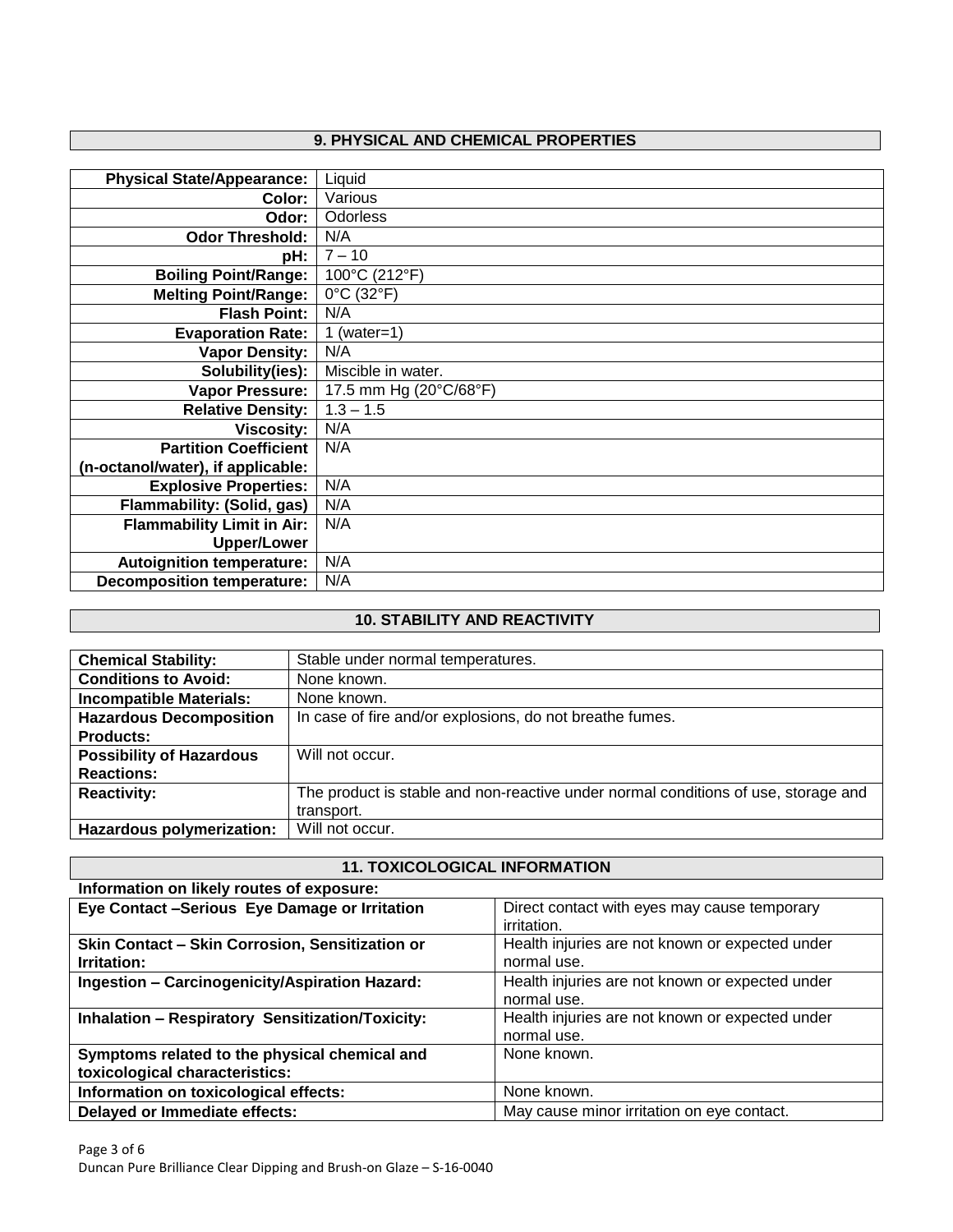| <b>Germ Cell Mutagenicity:</b>                      |           | None known.                                          |                        |            |
|-----------------------------------------------------|-----------|------------------------------------------------------|------------------------|------------|
| Specific target organ toxicity (single exposure):   |           | None known.                                          |                        |            |
| Specific target organ toxicity (repeated exposure): |           | None known.                                          |                        |            |
| Chemicals listed on NTP, IARC or OSHA as a          |           | This product is not considered to be a carcinogen by |                        |            |
| Carcinogen?:                                        |           | IARC, ACGIH, NTP, or OSHA.                           |                        |            |
| <b>Chemical Name:</b>                               | Oral LD50 | <b>Dermal LD50</b>                                   | <b>Inhalation LC50</b> | Percentage |
| <b>None</b>                                         |           |                                                      |                        |            |

**\*Estimates for product may be based on additional component data not shown.**

## **12. ECOLOGICAL INFORMATION (NON-MANDATORY)**

| <b>Ecotoxicity:</b>                    | No data available. |
|----------------------------------------|--------------------|
| Persistence and degradability:         | No data available. |
| <b>Bioaccumulative potential:</b>      | No data available. |
| <b>Aquatic / Terrestrial warnings:</b> | No data available. |
| Mobility in soil:                      | No data available. |
| Other adverse effects:                 | No data available. |

## **13. DISPOSAL CONSIDERATIONS (NON-MANDATORY)**

| <b>Disposal instructions:</b>  | Dispose of in accordance with local regulations. Disposal recommendations are<br>based on material as supplied. Disposal must be in accordance with current<br>applicable laws and regulations, and material characteristics at time of disposal. |
|--------------------------------|---------------------------------------------------------------------------------------------------------------------------------------------------------------------------------------------------------------------------------------------------|
| Local disposal regulations:    | Dispose of in accordance with local regulations.                                                                                                                                                                                                  |
| Hazardous waste code:          | EU Waste Code: 08 02 99 - the waste code should be assigned in discussions                                                                                                                                                                        |
|                                | between the user, the producer and the water disposal company.                                                                                                                                                                                    |
| <b>Contaminated packaging:</b> | Since emptied containers retain product residue, follow label warnings even after                                                                                                                                                                 |
|                                | container is emptied.                                                                                                                                                                                                                             |

## **14. TRANSPORTATION INFORMATION (NON-MANDATORY)**

|                                                   | <b>DOT</b>     |      | <b>IMDG</b>    | IATA           |
|---------------------------------------------------|----------------|------|----------------|----------------|
| UN/ID number:                                     | Not regulated. |      | Not regulated. | Not regulated. |
| Proper shipping name:                             |                |      |                |                |
| <b>Transport hazard class:</b>                    |                |      |                |                |
| Packing group (if applicable):                    |                |      |                |                |
| <b>Environmental Provisions:</b>                  |                |      |                |                |
| <b>Special Precautions:</b>                       |                |      |                |                |
| Transport in bulk according to Annex II of MARPOL | Not regulated. |      |                |                |
| 73/78 and IBC Code                                |                |      |                |                |
| <b>Emergency Response Guide Number: None</b>      | EmS-No:        | None |                |                |

| <b>Pictograms</b> |                    |                          |  |  |  |
|-------------------|--------------------|--------------------------|--|--|--|
| US:               | <b>IATA: IMDG:</b> | <b>Marine Pollutant:</b> |  |  |  |
| <b>None</b>       | None               | None                     |  |  |  |

#### **15. REGULATORY INFORMATION (NON-MANDATORY)**

| <b>US Federal Regulations:</b>                |                |  |  |  |
|-----------------------------------------------|----------------|--|--|--|
| <b>TSCA Section 12(b) Export Notification</b> | Not regulated. |  |  |  |
| (40 CFR 707, Subpt. D):                       |                |  |  |  |
| <b>CERCLA (Superfund) reportable</b>          | Not regulated. |  |  |  |
| quantity (lbs.) (40 CFR 302.4)                |                |  |  |  |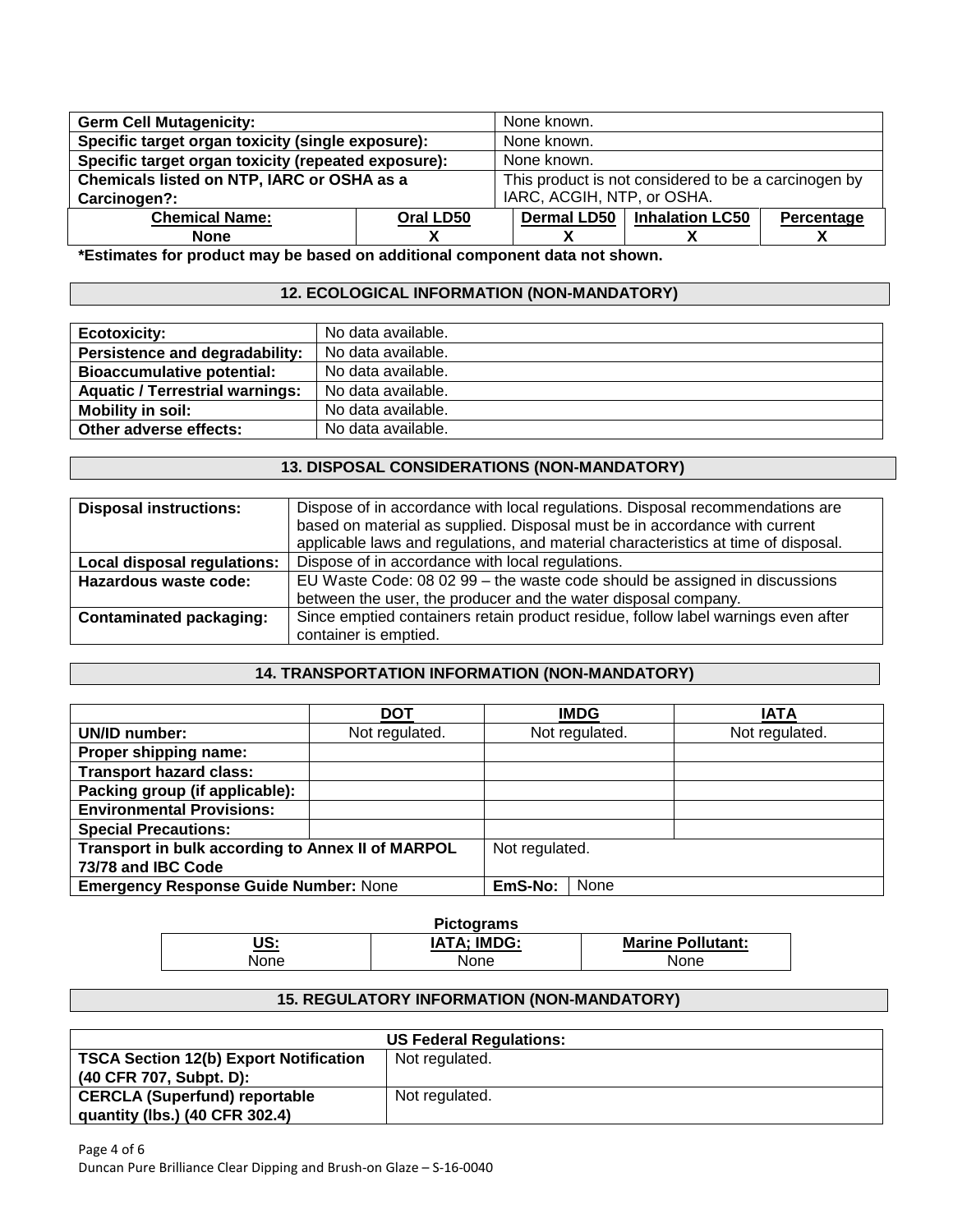| <b>OSHA Specifically Regulated</b>                                                                                |                                        | Not regulated.                                                                                                                                                           |                                                                                 |                                                                            |                                                             |          |  |
|-------------------------------------------------------------------------------------------------------------------|----------------------------------------|--------------------------------------------------------------------------------------------------------------------------------------------------------------------------|---------------------------------------------------------------------------------|----------------------------------------------------------------------------|-------------------------------------------------------------|----------|--|
| Substances (29 CFR 1910.1001-1050):                                                                               |                                        |                                                                                                                                                                          |                                                                                 |                                                                            |                                                             |          |  |
| <b>Section 302 Extremely Hazardous</b><br>Substance (40 CFR 355, Appendix A):                                     |                                        |                                                                                                                                                                          | Not regulated.                                                                  |                                                                            |                                                             |          |  |
| <b>Chemical</b>                                                                                                   | <b>CAS</b>                             | Reportable                                                                                                                                                               |                                                                                 | <b>Threshold</b><br><b>Threshold planning</b><br><b>Threshold planning</b> |                                                             |          |  |
| Name:                                                                                                             | Number:                                | <b>Quantity:</b>                                                                                                                                                         |                                                                                 | planning quantity:<br>quantity, lower value:<br>quantity, upper value:     |                                                             |          |  |
| None                                                                                                              | X                                      | X                                                                                                                                                                        |                                                                                 | х                                                                          |                                                             |          |  |
|                                                                                                                   |                                        |                                                                                                                                                                          |                                                                                 |                                                                            | Superfund Amendments and Reauthorization Act of 1986 (SARA) |          |  |
|                                                                                                                   | <b>SARA 304 Emergency release</b>      |                                                                                                                                                                          |                                                                                 | Not regulated.                                                             |                                                             |          |  |
| notification:                                                                                                     |                                        |                                                                                                                                                                          |                                                                                 |                                                                            |                                                             |          |  |
|                                                                                                                   | SARA 311/312 (40 CFR 370)              |                                                                                                                                                                          |                                                                                 | Not regulated.                                                             |                                                             |          |  |
| <b>Hazardous Chemical:</b>                                                                                        |                                        |                                                                                                                                                                          |                                                                                 |                                                                            |                                                             |          |  |
|                                                                                                                   | SARA 313 (TRI reporting):              |                                                                                                                                                                          |                                                                                 | Chemical Name:                                                             | <b>CAS Number:</b>                                          | % by wt. |  |
|                                                                                                                   |                                        |                                                                                                                                                                          |                                                                                 | None                                                                       | X                                                           | X        |  |
|                                                                                                                   | <b>Drug Enforcement Administration</b> |                                                                                                                                                                          |                                                                                 | Not regulated.                                                             |                                                             |          |  |
|                                                                                                                   | (DEA) (21 CFR 1308.11-15):             |                                                                                                                                                                          |                                                                                 |                                                                            |                                                             |          |  |
|                                                                                                                   | Clean Air Act (CAA) Section 112        |                                                                                                                                                                          |                                                                                 | Not regulated.                                                             |                                                             |          |  |
|                                                                                                                   | <b>Hazardous Air Pollutants (Haps)</b> |                                                                                                                                                                          |                                                                                 |                                                                            |                                                             |          |  |
|                                                                                                                   | List:                                  |                                                                                                                                                                          |                                                                                 |                                                                            |                                                             |          |  |
| Clean Air Act (CAA) Section 112(r)                                                                                |                                        |                                                                                                                                                                          |                                                                                 | Not regulated.                                                             |                                                             |          |  |
|                                                                                                                   | <b>Accidental Release Prevention</b>   |                                                                                                                                                                          |                                                                                 |                                                                            |                                                             |          |  |
| (40 CFR 68.130):                                                                                                  |                                        |                                                                                                                                                                          |                                                                                 |                                                                            |                                                             |          |  |
| Safe Drinking Water Act (SDWA):                                                                                   |                                        |                                                                                                                                                                          |                                                                                 | Not regulated.                                                             |                                                             |          |  |
| <b>Canadian Domestic Substances</b>                                                                               |                                        |                                                                                                                                                                          |                                                                                 | Not regulated.                                                             |                                                             |          |  |
| List (DSL):                                                                                                       |                                        |                                                                                                                                                                          |                                                                                 |                                                                            |                                                             |          |  |
|                                                                                                                   |                                        |                                                                                                                                                                          |                                                                                 | <b>State Regulations</b>                                                   |                                                             |          |  |
| TSCA:                                                                                                             |                                        | This product is manufactured in compliance with all provisions of the Toxic                                                                                              |                                                                                 |                                                                            |                                                             |          |  |
|                                                                                                                   |                                        |                                                                                                                                                                          | Substances Control Act, 15 U.S. C. 2601 et. Seq.                                |                                                                            |                                                             |          |  |
| FDA:                                                                                                              |                                        | 21 CFR 175.105                                                                                                                                                           |                                                                                 |                                                                            |                                                             |          |  |
| <b>SARA/Title III:</b>                                                                                            |                                        |                                                                                                                                                                          | This product does not contain any substances at or above the reported threshold |                                                                            |                                                             |          |  |
|                                                                                                                   |                                        | under Section 313, based on available data.                                                                                                                              |                                                                                 |                                                                            |                                                             |          |  |
|                                                                                                                   | <b>Conforms to Non-Toxic</b>           | Products are certified in a program of toxicological evaluation by a nationally                                                                                          |                                                                                 |                                                                            |                                                             |          |  |
| <b>ASTM-4236:</b>                                                                                                 |                                        | recognized toxicologist to contain no materials in sufficient quantities to be toxic or                                                                                  |                                                                                 |                                                                            |                                                             |          |  |
|                                                                                                                   |                                        | injurious to humans or to cause acute or chronic health problems. These products are<br>certified to be labeled in accordance with the voluntary chronic hazard labeling |                                                                                 |                                                                            |                                                             |          |  |
|                                                                                                                   |                                        | standard ASTM D-4236. In addition, there is no physical hazard as defined within                                                                                         |                                                                                 |                                                                            |                                                             |          |  |
|                                                                                                                   |                                        | 29 CFR Part 1910.1200(c).                                                                                                                                                |                                                                                 |                                                                            |                                                             |          |  |
|                                                                                                                   | <b>California Proposition 65</b>       | This product contains the following chemicals that are known to the State of California                                                                                  |                                                                                 |                                                                            |                                                             |          |  |
| <b>Warning:</b>                                                                                                   |                                        | to cause cancer, birth defects, or other reproductive harm: None                                                                                                         |                                                                                 |                                                                            |                                                             |          |  |
| <b>HMIS III Rating:</b>                                                                                           |                                        | Health: 1                                                                                                                                                                |                                                                                 |                                                                            |                                                             |          |  |
|                                                                                                                   |                                        |                                                                                                                                                                          | Flammability: 0                                                                 |                                                                            |                                                             |          |  |
|                                                                                                                   |                                        | Reactivity: 0                                                                                                                                                            |                                                                                 |                                                                            |                                                             |          |  |
|                                                                                                                   |                                        |                                                                                                                                                                          | Personal Protection: See Section 8 of this SDS.                                 |                                                                            |                                                             |          |  |
| Unless a concentration is specified in Section 2 of the SDS, the above chemicals(s) are present in trace amounts. |                                        |                                                                                                                                                                          |                                                                                 |                                                                            |                                                             |          |  |

**\*A "Yes" indicates that all components of this product comply with the inventory requirements administered by the governing country(s).**